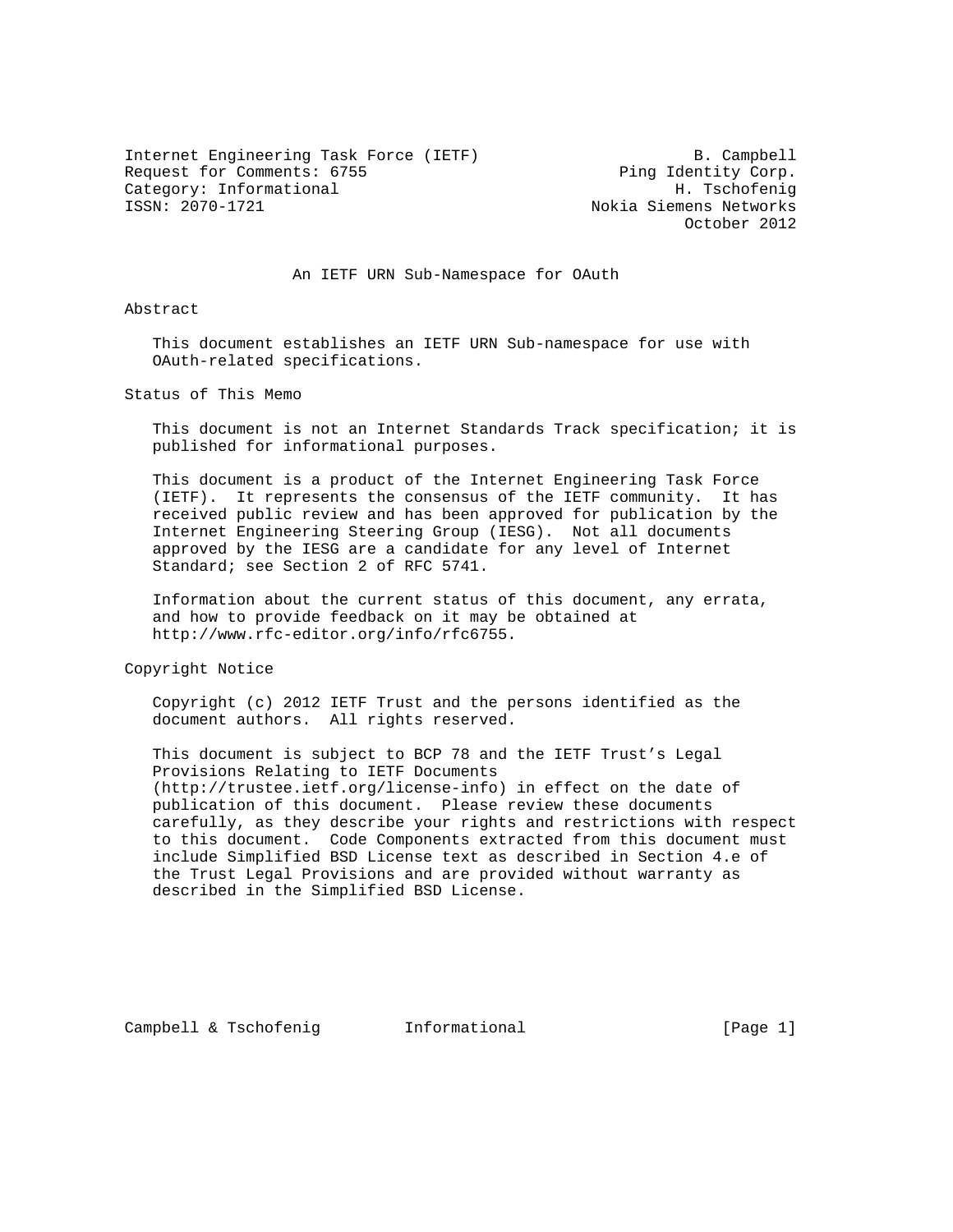Table of Contents

| 4.1. IETF URN Sub-Namespace Registration urn:ietf:params:oauth  4 |
|-------------------------------------------------------------------|
|                                                                   |
|                                                                   |
|                                                                   |
|                                                                   |

## 1. Introduction

 Various extensions and companion specifications to the OAuth 2.0 Authorization Framework [OAUTH-V2] utilize URIs to identify the extension in use or other relevant context. This document creates and registers an IETF URN Sub-namespace, as documented in RFC 3553 [RFC3553], for use with such specifications. The new 'oauth' Sub namespace is urn:ietf:params:oauth, and OAuth relevant parameters will be established underneath it.

2. Registration Template

 If a registrant wishes to have an OAuth URI registered, then a URN of the form urn:ietf:params:oauth:<value> will be requested where <value> is a suitable representation of the functionality or concept being registered.

 The registration procedure for new entries requires a request in the form of the following template and is "Specification Required" per RFC 5226 [RFC5226].

URN:

The URI that identifies the registered functionality.

Common Name:

 The name by which the functionality being registered is generally known.

 Change Controller: For Standards Track RFCs, state "IETF". For others, give the name of the responsible party. Other details (e.g., postal address, email address, and home page URI) may also be included.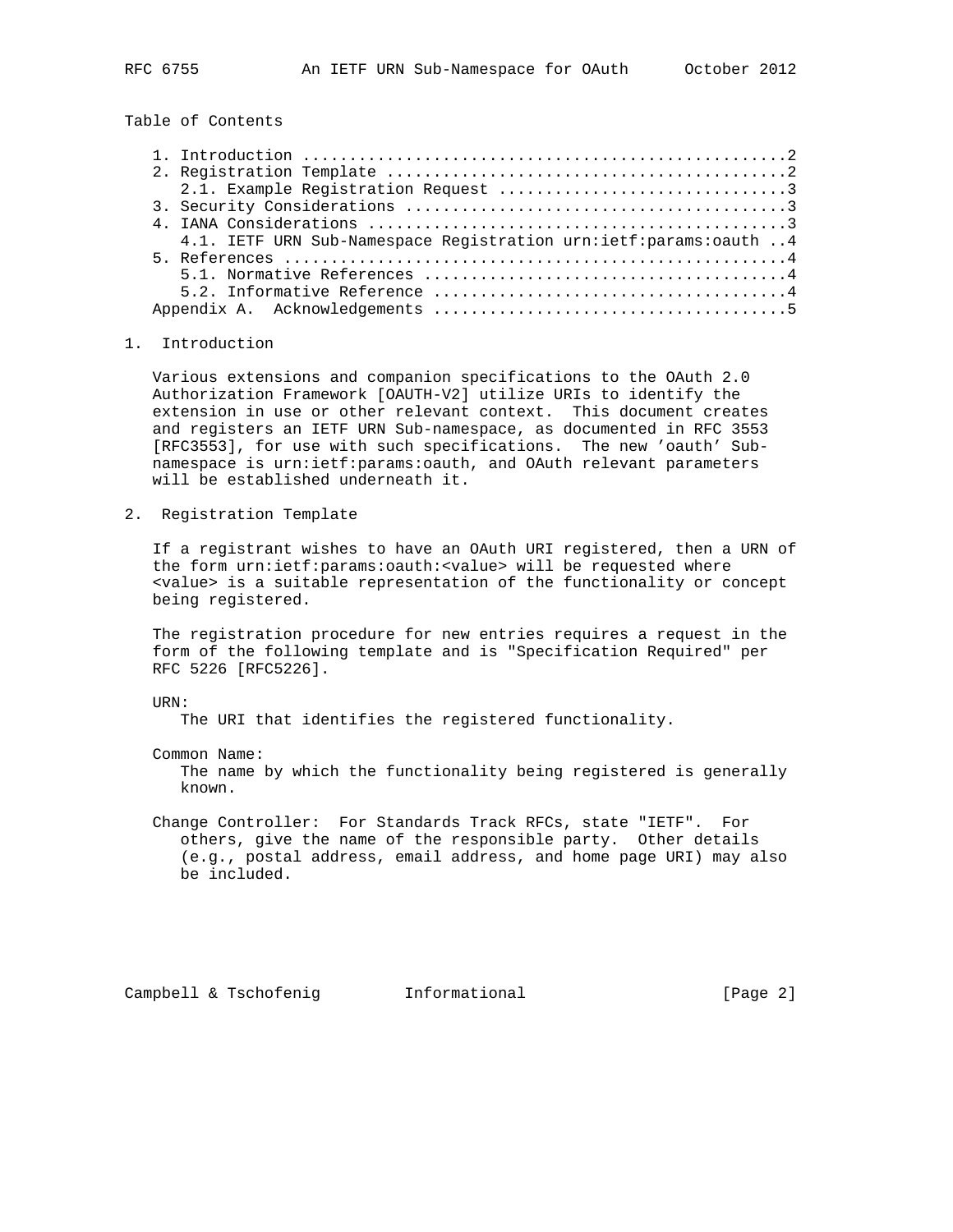Specification Document(s): Reference to the document that specifies the URI, preferably including a URI that can be used to retrieve a copy of the document. An indication of the relevant sections may also be included but is not required.

 The registration request for the urn:ietf:params:oauth URN Sub namespace is found in the IANA Considerations section of this document (Section 4).

2.1. Example Registration Request

 The following is an example registration request for a URI underneath the urn:ietf:params:oauth Sub-namespace. The requested URI represents a new OAuth 2.0 grant type.

 This is a request to IANA to please register the value "grant-type:example" in the registry urn:ietf:params:oauth established in an IETF URN Sub-namespace for OAuth.

- o URN: urn:ietf:params:oauth:grant-type:example
- o Common Name: An Example Grant Type for OAuth 2.0
- o Change controller: IETF
- o Specification Document: [the document URI]
- 3. Security Considerations

 There are no additional security considerations beyond those already inherent to using URNs. Security considerations for URNs in general can be found in RFC 2141 [RFC2141].

 Any work that is related to OAuth would benefit from familiarity with the security considerations of the OAuth 2.0 Authorization Framework [OAUTH-V2].

4. IANA Considerations

IANA has created the following:

- o The registration of a new IANA URN Sub-namespace, urn:ietf:params:oauth:, per RFC 3553 [RFC3553]. The registration request can be found in Section 4.1 below.
- o A new registry called the "OAuth URI" registry for URNs subordinate to urn:ietf:params:oauth. The registry "OAuth URI" has been added to a new top-level registry called "OAuth

Campbell & Tschofenig **Informational** [Page 3]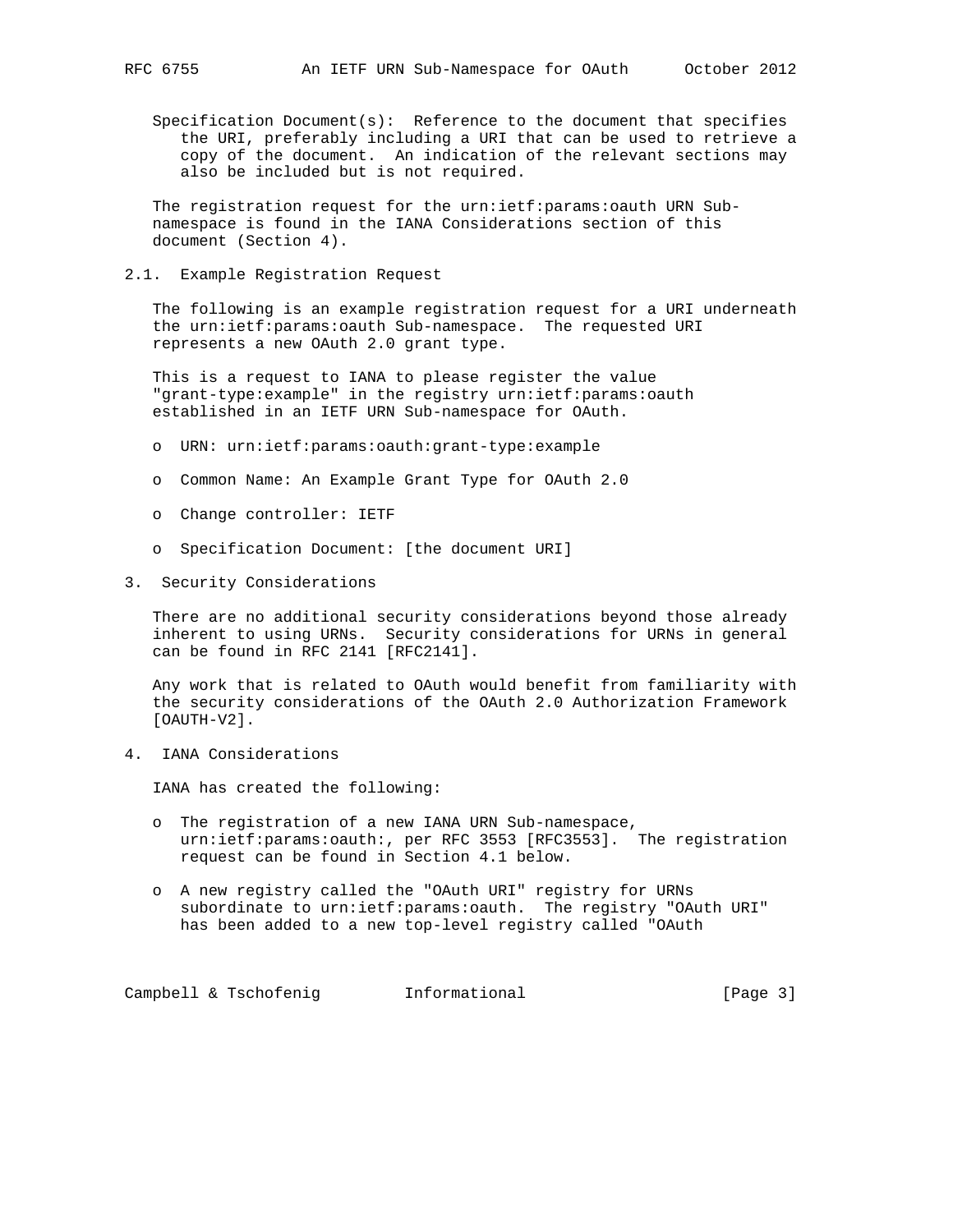Parameters" as defined by [OAUTH-V2]. Instructions for a registrant to request the registration of such a URN are in Section 2.

4.1. IETF URN Sub-Namespace Registration urn:ietf:params:oauth

 Per RFC 3553 [RFC3553], IANA has registered a new URN Sub-namespace, urn:ietf:params:oauth.

- o Registry name: oauth
- o Specification: [this document]
- o Repository: [The registry created in Section 2.]
- o Index value: values subordinate to urn:ietf:params:oauth are of the form urn:ietf:params:oauth:<value> with <value> as the index value. It is suggested that <value> include both a "class" and an "identifier-within-class" component, with the two components being separated by a colon (":"); other compositions of the <value> may also be used.
- 5. References
- 5.1. Normative References
	- [RFC2141] Moats, R., "URN Syntax", RFC 2141, May 1997.
	- [RFC3553] Mealling, M., Masinter, L., Hardie, T., and G. Klyne, "An IETF URN Sub-namespace for Registered Protocol Parameters", BCP 73, RFC 3553, June 2003.
	- [RFC5226] Narten, T. and H. Alvestrand, "Guidelines for Writing an IANA Considerations Section in RFCs", BCP 26, RFC 5226, May 2008.
- 5.2. Informative Reference
	- [OAUTH-V2] Hardt, D., "The OAuth 2.0 Authorization Framework", Work in Progress, July 2012.

Campbell & Tschofenig informational [Page 4]